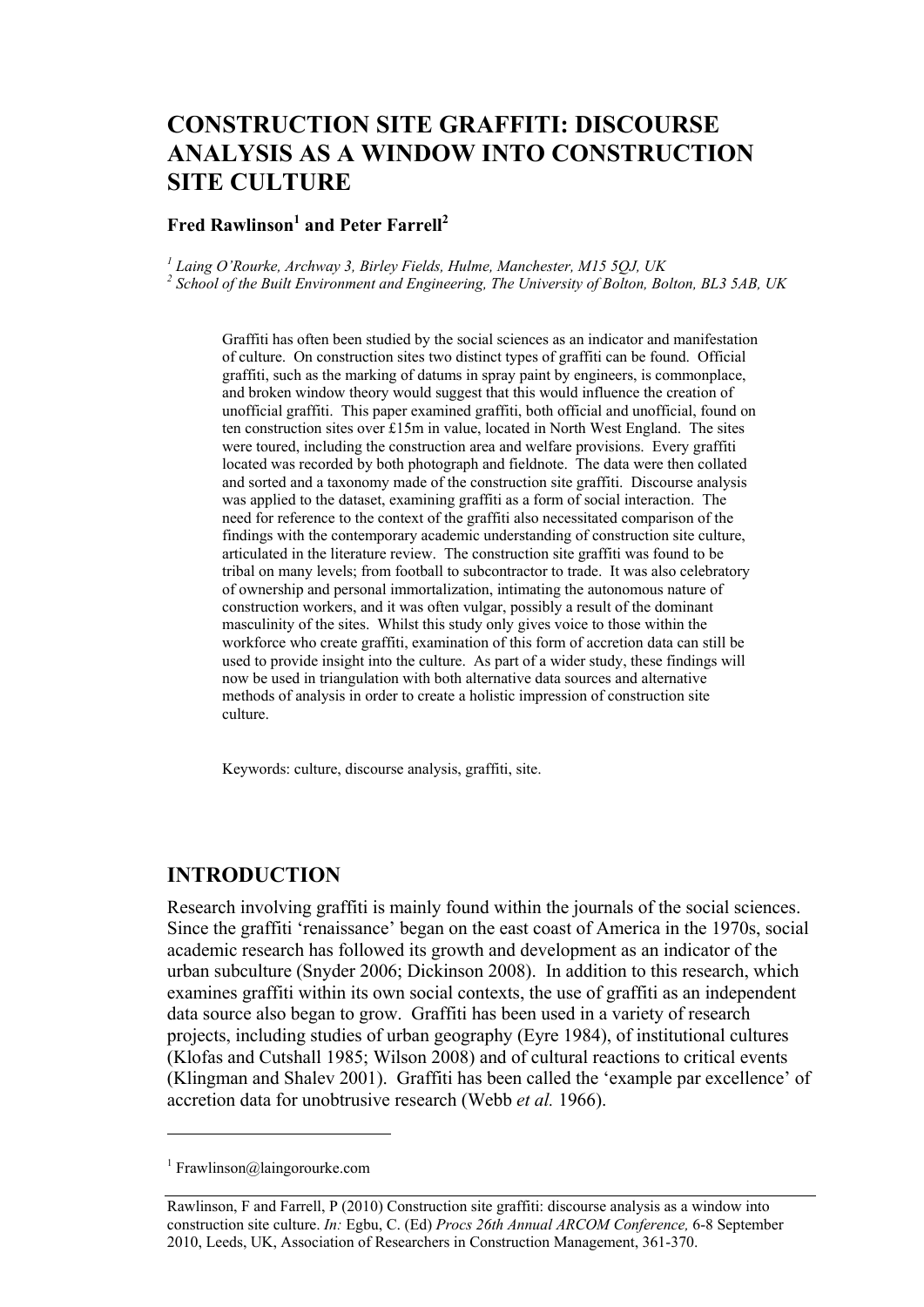Through these developments, graffiti has become recognized as a 'window' into culture, reflecting a collective conscience and shared beliefs about reality (Alonso 1998; University of British Columbia (UBC) 2005; Whiting and Koller 2007). This perspective is reinforced by the categorization of graffiti as a cultural symbol; Hofstedes' (2005) manifestations of culture, the visible practices of the society. Indeed, graffiti has been described as an expressive cultural artefact (Klofas and Cutshall 1985). It is this concept of graffiti as a manifestation of culture that this paper wishes to transport into the field of construction management research.

For the purposes of this particular study, the term 'graffiti' shall be used for both the singular and plural of the form, following common parlance. Graffiti will be defined as any inscriptions, made by any media and found on any surface within the construction site, that are not part of the final works This broad definition will dictate the need for a taxonomy of the graffiti to reveal the intricacies and composition of the data, before the application of discourse analysis (DA) (Whiting and Koller 2007) can provide insight as to the social and cultural roles, identities and contexts of the producers (Van Dijk 1997).

# **LITERATURE REVIEW**

Whilst the existing body of research of graffiti does not examine the construction site specifically, when the studies are examined as a whole they harmonize as to their general taxonomical findings. Evidence of the self is strongly represented by both individual and group identifiers (Alonso 1998; UBC 2005; Wilson 2008); insults, humour and sexually related items are also common. It has also been found that 'graffiti breeds graffiti' (UBC 2005), in line with Broken Window Theory (Wilson and Keling 1982) and consequently in areas where graffiti begins, it is likely to continue.

It is therefore probable that these elements will also be prominent within the construction site environment, but before a more detailed examination can be made of construction site graffiti in terms of culture, a context and an understanding of the community concerned is required (Eyre 1984;Whiting and Koller 2007; Wilson 2008), to inform any interpretation.

The UK construction industry operates a project based structure, where disparate organizations come together on a project-by-project basis, with the potential for competing objectives and demands, not least the demands of the clients and their consulting teams, who frequently impose short timescales and tight budgets on the projects (Loosemore *et al.* 2003).

This pressure cascades down to the construction site itself; productivity and progress are king and speed is of the essence (HSE 2003; Rawlinson and Farrell 2008), and for a workforce paid on 'price' for its daily work output, productivity becomes paramount (Spanswick 2007). That the site workforce is 99% male has undoubtedly influenced the site culture (EOC 2006), with men defining self largely through their work (Cockburn 1991), thereby creating a 'macho' culture (Jordan *et al.* 2005). This workforce is also largely transient between the projects, with relatively high levels of self employment (Department for Business, Innovation and Skills 2007), and consisting of operatives who enjoy the independence and autonomy that construction work offers (Applebaum 1981). Whilst long working hours, dirty and manual labour and potentially high levels of harassment and discrimination have all been cited as negative aspects of construction site work (Jones 2005; Chan and Connolly 2006;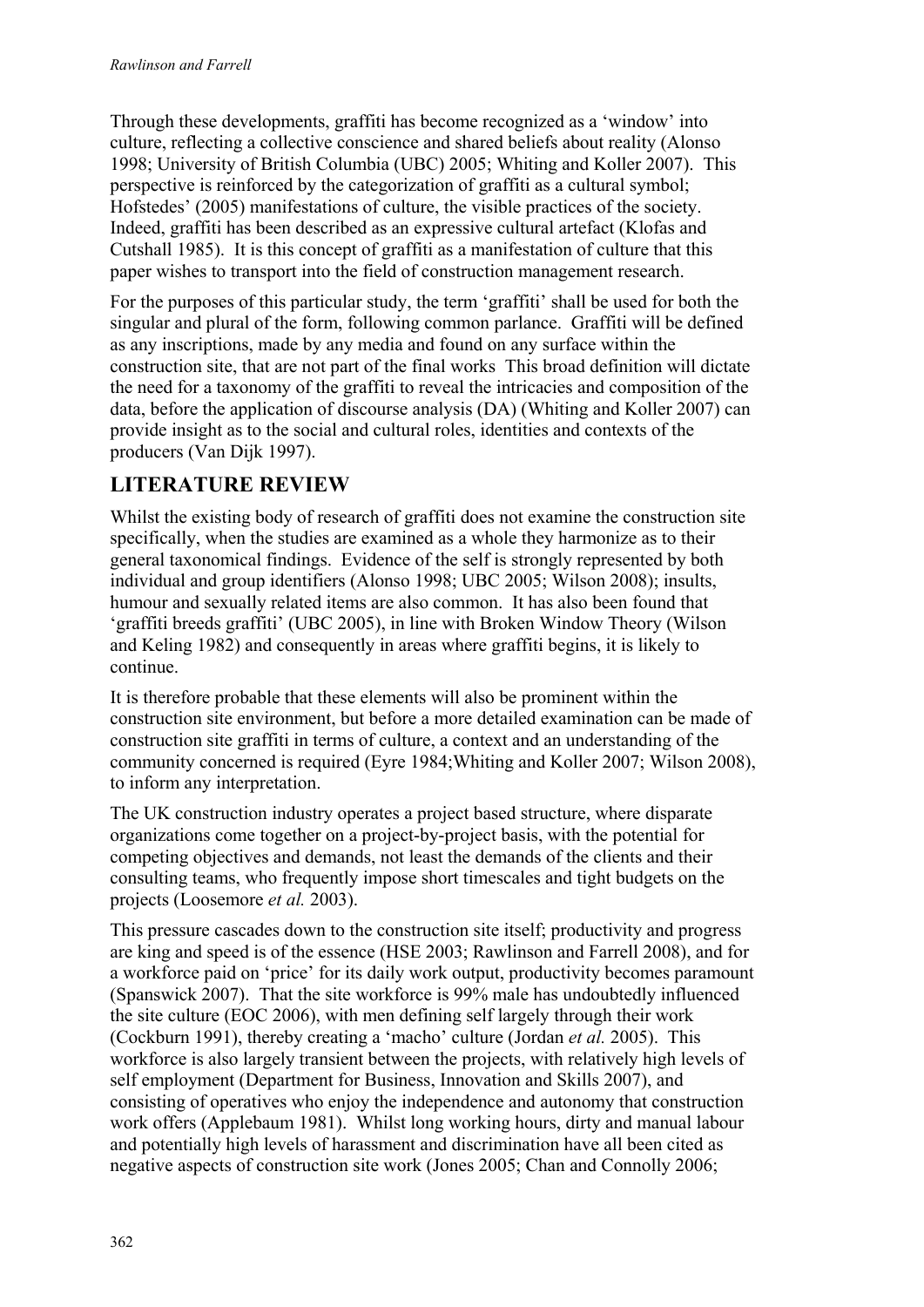Gurjao 2006), this should be contrasted with the high levels of job satisfaction, pride and enjoyable work environment that the construction site has also been shown to provide (Eisenberg 1998; CWIT 2006).

The construction site can be described as a unique environment; different trades and operatives come together for a project's duration to 'compete' in terms of productivity and speed in what are arguably relatively harsh working conditions. As Wild (2005) said, "…that projects are completed is a profound tribute to those who do the work, both because and in spite of the situations within which they labour."

### **METHOD**

In order to gather a comprehensive dataset of construction site graffiti, ten construction sites in the North West were visited. Chosen partly for convenience, the sites also fulfilled the criterion of size (value over  $£15m$ ), as dictated by the wider study of which this paper forms a part. The sites and all associated welfare provisions were methodically toured by the lead researcher and every individual graffiti observed was photographed and the details recorded within fieldnotes. These fieldnotes and photographs were then used to create a database.

This database was then printed and sorted and shaped into a taxonomy (Wales and Brewer 1976; Klofas and Cutshall 1985; Alonso 1998), categories developing organically as the dataset was examined. Once the taxonomy was produced, two full categorization passes were made to ensure a comprehensive representation had been produced. An interpretation of any 'hieroglyphs' found was provided and summarization in terms of key statistical characteristics was also made.

Examination was then made utilizing DA. This study adopted a position of social constructionism (Burr 2003) to allow for the application of DA as established by Van Dijk (1997). This approach argues that by accomplishing discourse in social situations, people construct and display social and cultural roles. Discourse manifests, expresses, and, at the same time, shapes the properties of the social cultural situation (Van Dijk 1997; Tonkiss 2004). Criticism has been made that DA should not be used as a 'route to things beyond', such as attitudes or culture (Potter and Wetherell 1992). However, when placed within the context of the literature review and alongside the arguably positivistic taxonomy, the findings of the DA can only inform the social and cultural contexts of this particular dataset and its field of production (Goddard and Wierzbicka 1997). This triangulation will enhance the robustness and rigour of the overall study (Dainty 2008), enhanced by the ecological validity of the data.

Other approaches were examined; the application of critical discourse analysis (Fairclough and Wodak 1997) and applied discourse analysis (Gunnarsson 1997), but these were considered inappropriate for this database. The implementation of a strictly Foucaultian approach was also rejected due to conflict with the aim of this study (Danaher *et al.* 2000). However, the application of DA to this database was influenced by Foucault's own use of varied subjects as discourse, separate from grammar and logic (Gutting 1993), in addition to other precedents within DA research (Rodriguez and Clair 1999; Whiting and Koller 2007).

The method undertaken for the DA followed a hermeneutic approach (Parker 1999) with illustrative and representative samples extracted from the data for examination. Focus was placed on the structure and function of the discourse and the constructions and practices therein (Parker 1999; Antaki *et al.* 2002), with reference to content as appropriate.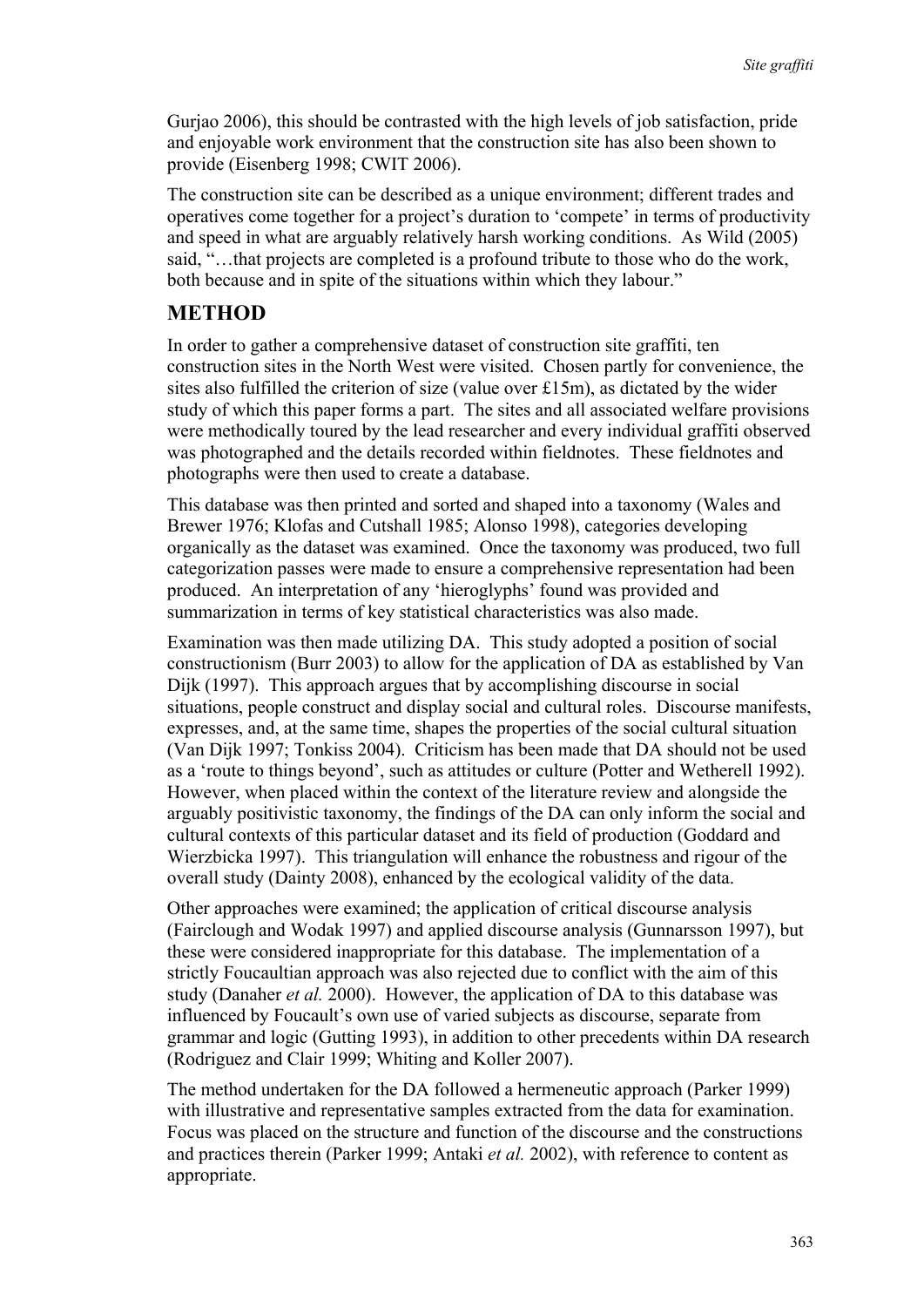# **FINDINGS**

#### **Taxonomy**

Whilst graffiti is illegal in the United Kingdom (Home Office 2009), within the construction site environment there is no such ban; in fact it is employed in an official capacity as a medium to inform and instruct. With this in mind, the initial categorization in the taxonomy was to distinguish between the official and unofficial graffiti, with unofficial graffiti defined as that being produced outside the formal management information structure. From this starting point the taxonomy was produced, as illustrated in figure 1 below.



#### *Figure 1: Taxonomy of Construction Site Graffiti*

As shown, the output of the official graffiti was limited to the categories of information and ownership. There were no restrictions for the unofficial graffiti, which included both information and ownership outputs, as well as the other output categories of comments and doodles.

The majority of the all graffiti found on the sites was produced in direct relation to the construction work itself, under the classification of 'information'. This type of graffiti formed 79% of the total outputs, and within this classification 78% was official graffiti and 22% unofficial graffiti. Ownership was the second largest categorization, comprising 12% of the graffiti recorded. Within this category 6% was official graffiti and 94% unofficial. Only 9% of the graffiti recorded was outside of these two categories, in the classifications of comments and doodles, and all was unofficial.

No graffiti was located on what could be described as a finished surface within the construction works; all graffiti located within the site area were to be covered by a subsequent trade and finish. Graffiti found on and within the welfare facilities, containers, tool chests and other temporary fixtures of the site only formed 10% of the total outputs, and all of these were unofficial. The materials used to create the graffiti included marker pen, pencil, biro, chalk, sprayline. These are all readily available on the construction site, and there was no clear preference for their use in either official or unofficial graffiti.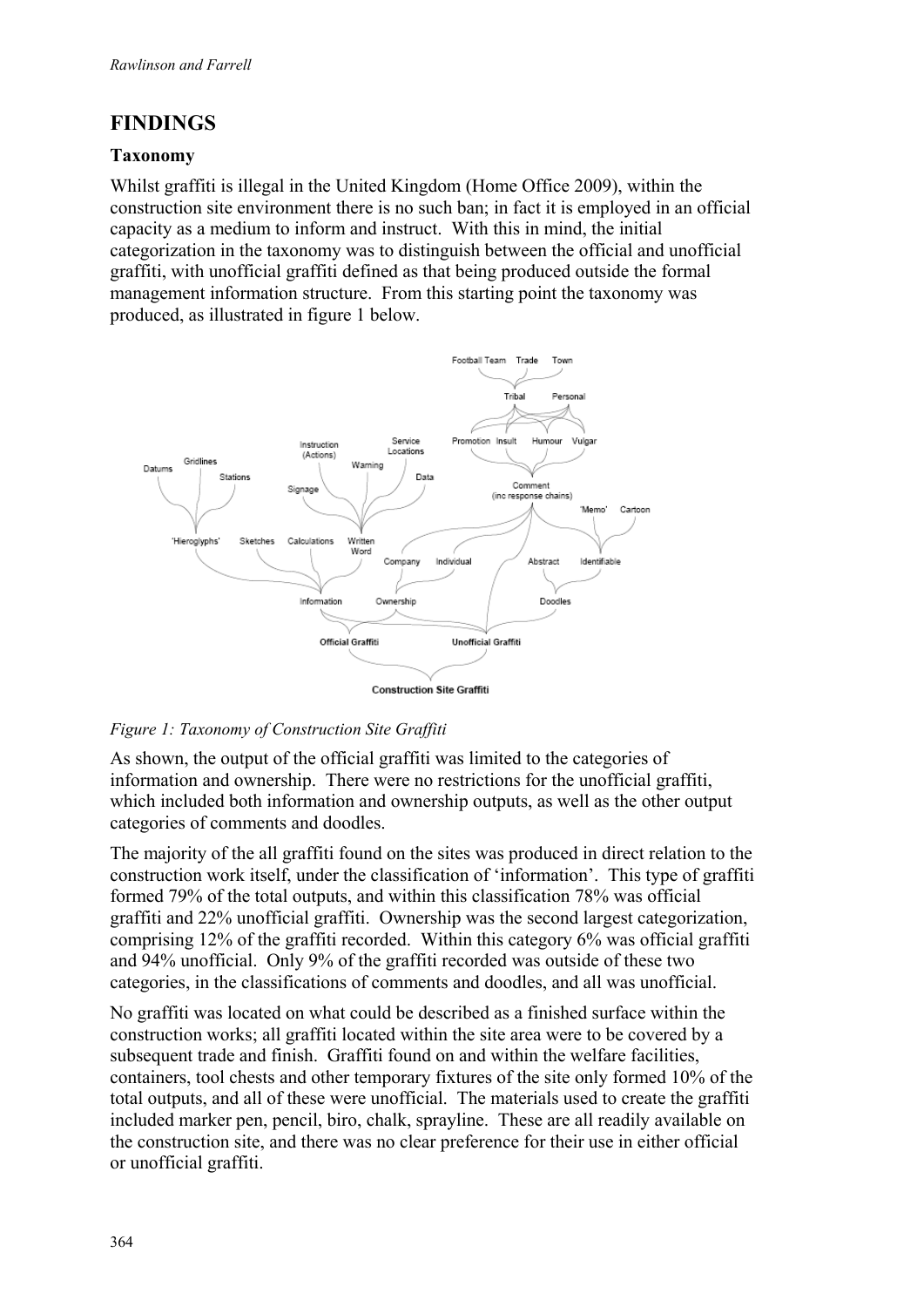#### **Discourse Analysis**

The taxonomy of the dataset has examined the general content of the construction site graffiti. To expand further on this, DA will now examine the way this content is utilized and expressed within the field in terms of structure and function.

Previous application of DA to graffiti as a data source by Whiting and Koller (2007) led them to the establishment of five discursive structural forms: zero response, utterance/response, chains, addition/insertion, substitution/deletion. They also established a protocol for the reproduction of the graffiti; each graffiti is distinguished by [] brackets, and alphabetical labels are assigned to allow identification of the order of occurrence of utterances. Actions such as deletions and additions are noted in () brackets and are simply researcher comments for clarification, over and above the original graffiti. Graphics and arrows, where they occur, are computer generated representations of those found within the actual graffiti. This paper will follow an examination of these structural forms and utilize this reproduction protocol, including the uncensored replication of language as originally produced.

The majority of the data did not elicit a response. The following data samples provide common examples of the zero response structural form:

| Data Sample E-05 | Data Sample B-01 |
|------------------|------------------|
| $[a \nabla$      | [aNWJ]           |
| $CNK3$ ]         |                  |
| Data Sample D-08 | Data Sample F-06 |
|                  | [aBIG TREV       |
| [aBIG            | <b>GIANT OF</b>  |
| <b>NEIL</b>      | A MAN]           |
| IS               |                  |
| GAY              |                  |

However, the lack of response is likely due to the function of the discourse. Sample E-05 is directly related to construction works and sample B-01 illustrates ownership, discourses which do not request or require a response from others; they are statements of fact and made as such. The function of the other samples is somewhat different and could have resulted in response, although this is not directly encouraged within the discourses themselves. Here, the construct is arguably immortalizing (F-06), or immortalizing with a comedic approach (D-08), with their expression also giving voice to the creator. The arrow incorporated within sample D-08, written on the seat of a smoking bench, further illustrates the participatory nature of both subject and author in this particular discourse.

Several examples of utterance/response and of expansion into chains were located within the dataset, all initiated and maintained by unofficial graffiti.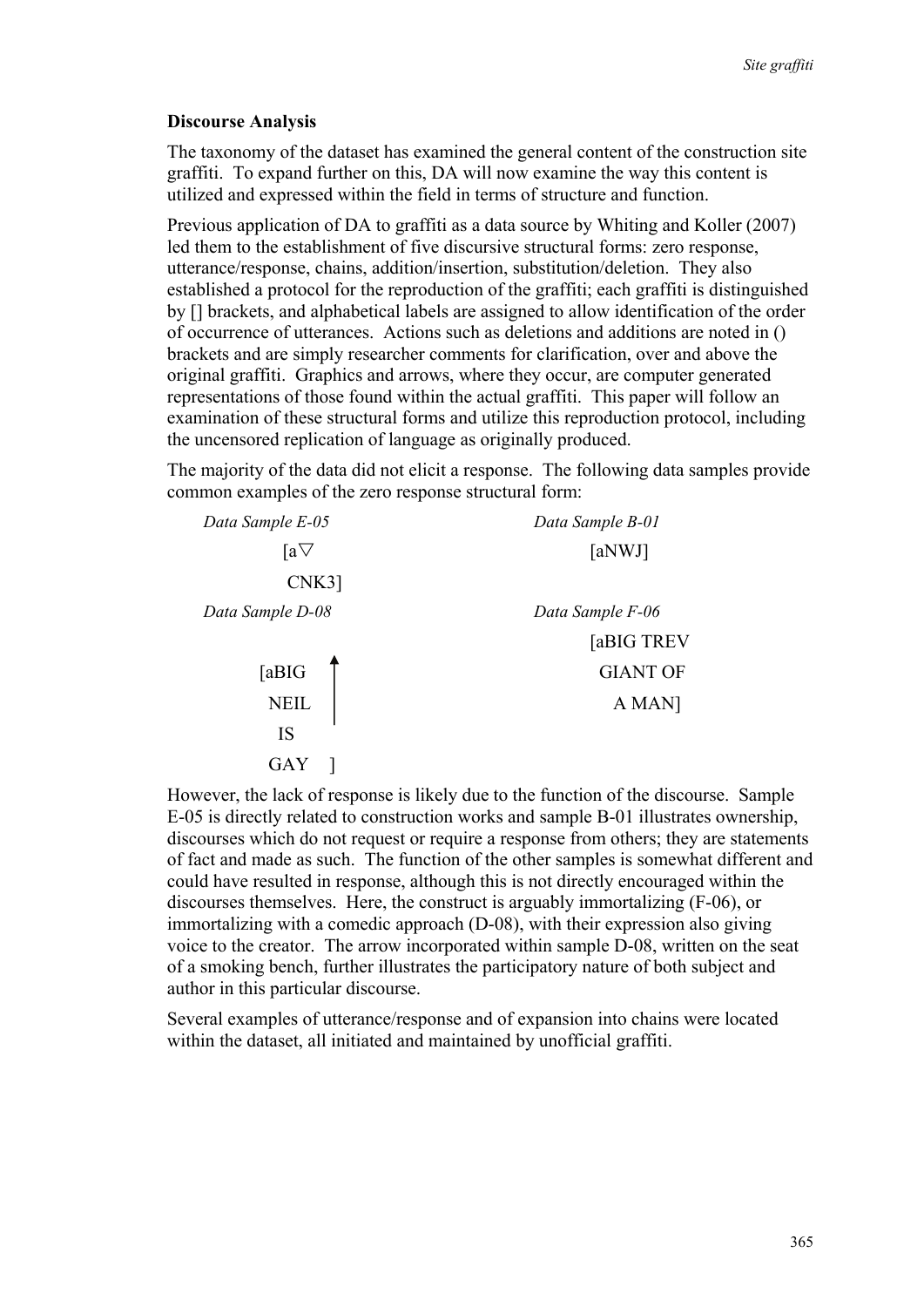

Within these participatory discourses, examples can be seen of the constructs of social conflict and social cohesion within the site environments. Response is not necessarily linear and different participants support or reject the ideology of others. Sample A-14 also illustrates the different levels of this social conflict, between the tribes of town and the sub-tribes of football team. The length of these discourses, and the number of contributions to them, would indicate that these group identities are reinforced by strong emotional investment from the participants. The function of these discourses is arguably to promote the participants' tribe, including reinforcement of their own membership within it, through the action of the discourse, whilst damaging rival tribes' standing within the site communities.

The sole example of addition/insertion was also located within the unofficial graffiti.

*Data Sample F-10* 

[bMISS] [aMARPLE MAX'S BOX]

This sample shows a comedic addition to an ownership function discourse. The participation was not requested, however the addition has not been altered by [A] and has therefore been tolerated.

There were more examples of the substitution/deletion structural form, and again these occurred within the unofficial graffiti.

| Data Sample F-04         | Data Sample F-09  |
|--------------------------|-------------------|
| [a(bObliterated) [cTomo] | [cPaddy]          |
| Robs CATS                | [a(bObliterated)  |
| <b>AND</b>               | <b>LOVES COCK</b> |
| <b>BUMS THEM</b>         | <b>AND ROCKI</b>  |
|                          |                   |

Within the typical samples above, the original named protagonist within the discourse has been obliterated and a new protagonist substituted. The original function of the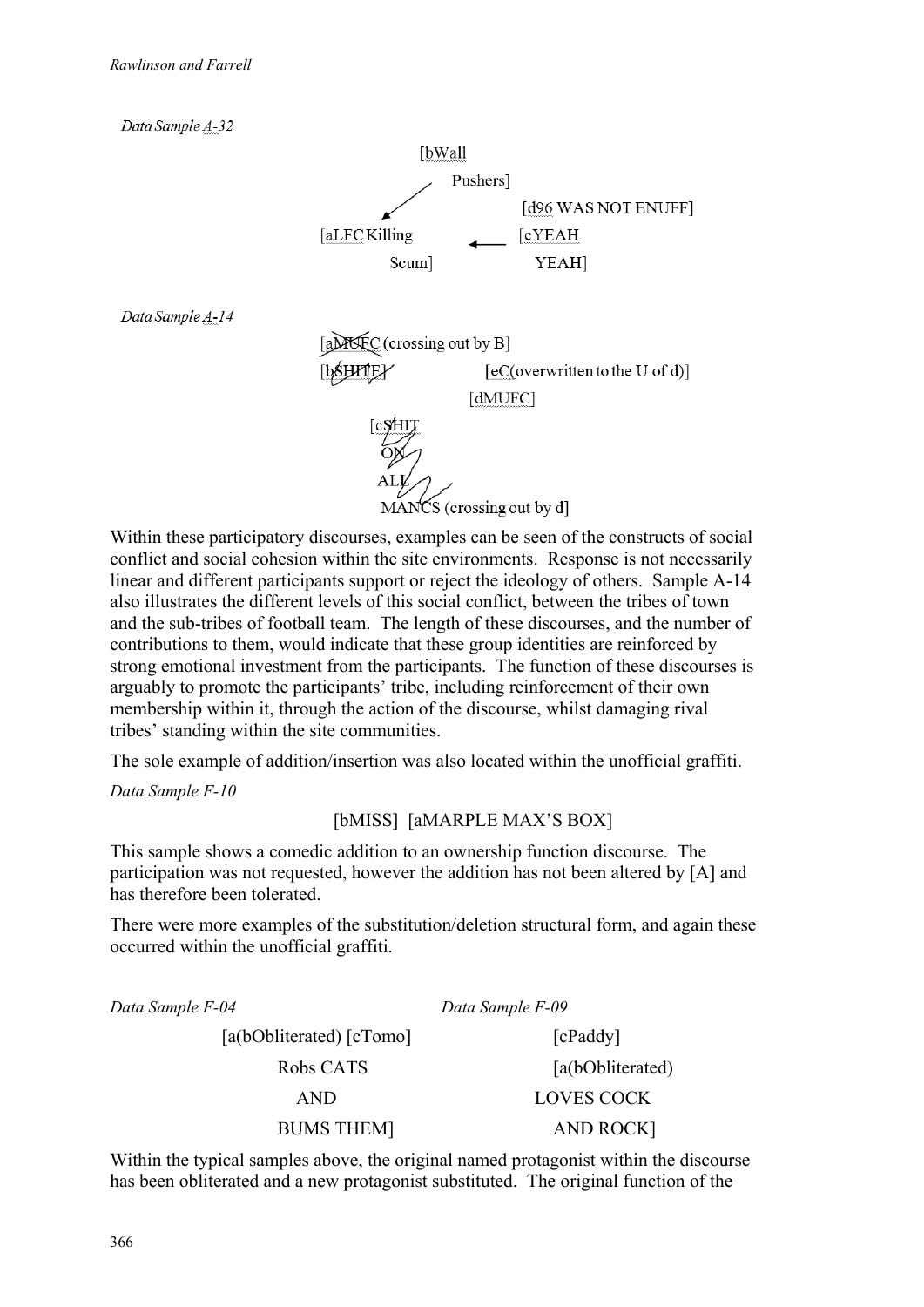discourses are likely to have been comedic/insulting and also immortalizing of the protagonists, and, following removal of the original identities, the original discourses have simply been reused by new authors to this end. That the obliteration only removed the protagonists' names implies that the remainder of the discourse does not cause significant offence; in fact the straightforward reuse implies a social familiarity with and acceptance of such comedic/insulting phrases. It is arguable that these discourses have contributed to the construction of a social environment where vulgar content is the accepted norm.

The images, or doodles, found within the database were in the majority abstract; that is, with no identifiable or recognizable structure. As an anonymous discourse, such doodles may be the product of idleness, fulfilling a function of mind (un)occupation. Where identifiable images were produced, these were all in 'cartoon' form and either comedic or vulgar, but still anonymous. However, the function of these discourses could either be to produce comment on the current situation, or again, to simply occupy the mind or hand.

### **DISCUSSION: THROUGH THE WINDOW**

The taxonomy demonstrates the ready employment of graffiti as a tool for communication and discussion on construction sites, and this itself can be related to the transient nature of the entire construction process (Rawlinson and Farrell 2008). The constant mutability of construction sites is reinforced by this use of graffiti as part of the process; it is covered up by the following trade and so it can be made without recourse. This constructs a culture comfortable with constant change: in its immediate environment, its workload and its employment. However, it must also be noted that there was no damage to finished works, indicating a pride in the final outcome of the project for those involved in its creation (Eisenberg 1998).

The frequent use of graffiti to clarify the construction works also highlights the practicalities of the work environment (Chan and Connolly 2006); a large number of comments were made on steel in permanent pen, something possible in the wind and the rain, where a piece of paper and biro would prove rather useless.

The large amount of unofficial ownership graffiti constructs a culture where ownership of tools and equipment is important, as well as a source of proclaimed pride (Cockburn 1991). As these are essential for the operatives to work and, in many cases, to get paid (Spanswick 2007), this importance is understandable. This common discourse may also illustrate a competitiveness of the site environment and a practice of 'sharing' tools; the marking of a name on an object does not prevent theft, but it does show the ownership required in order to reclaim it. The very act of creating ownership discourse also serves to reinforce the sense of self within the work environment, and tangibly demonstrates the identity of the operatives concerned (Applebaum 1981). However, as well as individual ownership, trades are also identified by graffiti of the company name, a shared 'tribal' marking of their kit.

Tribal segregation is also identified with the local football teams: Manchester United Football Club (MUFC), Manchester City Football Club (MCFC) and Liverpool Football Club (LFC), and is frequently found within the graffiti. The tribal segregation of town is also prevalent and is broadly correlated to football team; however, the existence of MUFC and MCFC both within the city of Manchester creates a further tribal dimension against the Liverpudlians on the sites. The content of these tribal discourses is often vulgar and offensive; reference to historical disasters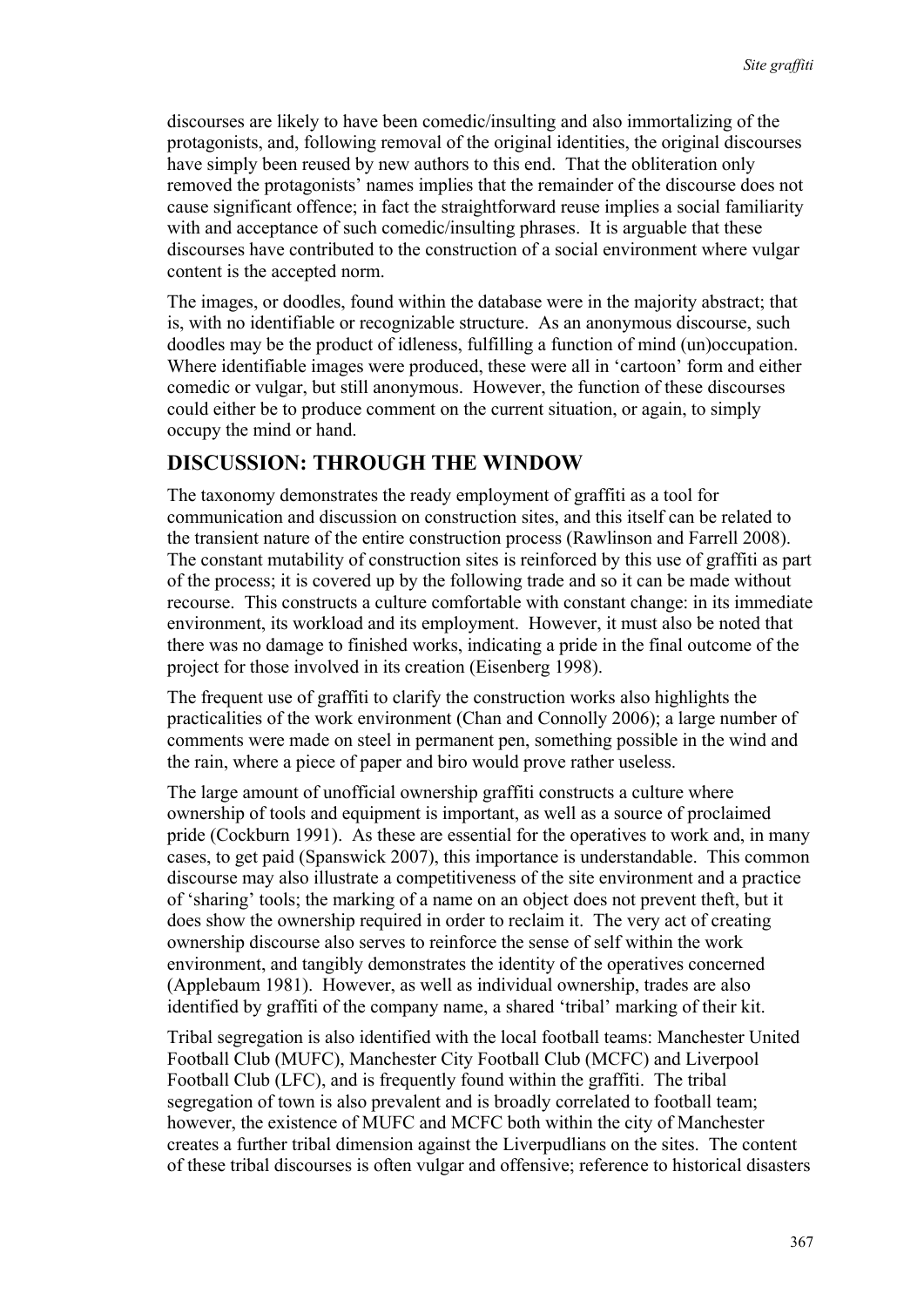for both MUFC (Munich 1958) and LFC (Hillsborough 1989) is made. However there has been no response made to this graffiti that would indicate that this was unexpected or indeed not tolerated within the site environment. These discourses arguably construct a culture with a high tolerance of vulgar and abusive statements; however, this may be a straightforward reflection of the composition of the site, the masculine workforce familiar with, and readily accepting of, such discourses (Jordan *et al.* 2005).

The vulgar discourses made of a personal nature also reinforce this construct, although they more often have a comedic approach. The individual is also immortalized through the unofficial comedic graffiti and site 'characters' can be identified; 'Big Neil' and 'Big Trev' are recorded within the discourses, almost as site legend or folklore, with an additional construct of light relief.

Comment must be made as to the lack of any vulgar discourse towards women in the graffiti. The only instance of any reference to women within the entire dataset was Sample F-10 ([Miss] Marple), which was a comedic discourse rather than a vulgar reference. All sexual and vulgar discourse within the data was made with reference to homosexuality or bestiality; however, a more detailed analysis and examination of this characteristic of content is arguably beyond the scope of this paper.

# **CONCLUSIONS**

Whilst this study only gives voice to those within the workforce who create graffiti, it has in the majority reinforced the academic opinion of construction site culture made within the literature review, and can now be used to inform and reinforce the holistic examination of the site to be undertaken in future study. Through the complimentary approaches of taxonomy and discourse analysis, the graffiti data has been examined for both content and function, and the construction sites revealed as tough, independent and arguably not for the faint hearted. Although this is contrasted by the construct of the sites as being places of pride in work, with strong individual identities and emotional and entertaining banter. Construction site graffiti has not yet realized any notable artistic expression, which can be explained by the fact that, as one dryliner commented during the fieldwork, "…we've no budding Bankseys on here, have we!?"

### **REFERENCES**

- Alonso A (1998) Urban Graffiti on the City Landscape, available at www.streetgangs.com/academic/alonsograffiti.pdf accessed 19/10/2009.
- Antaki C, Billig M, Edwards D and Potter J (2002) Discourse Analysis Means Doing Analysis: A Critique of Six Analytic Shortcomings *Discourse Analysis Online* available at http://extra.shu.ac.uk/daol/articles/v1/n1/a1/antaki2002002-paper.html, accessed 14/11/2009.
- Applebaum HA (1981) *Royal Blue: Culture of Construction Workers*. USA: Holt, Rinehart and Winston.
- Burr V (2003) *Social Constructionism*. 2nd Edition, East Sussex: Routledge.
- Chan P and Connelly M (2006) Skills Shortages: Examining Careers Advice in Schools *Construction Information Quarterly,* **8**(3).
- Cockburn C (1991) *In The Way of Women: Men's Resistance to Sex Equality in Organizations* Basingstoke: Macmillan Press.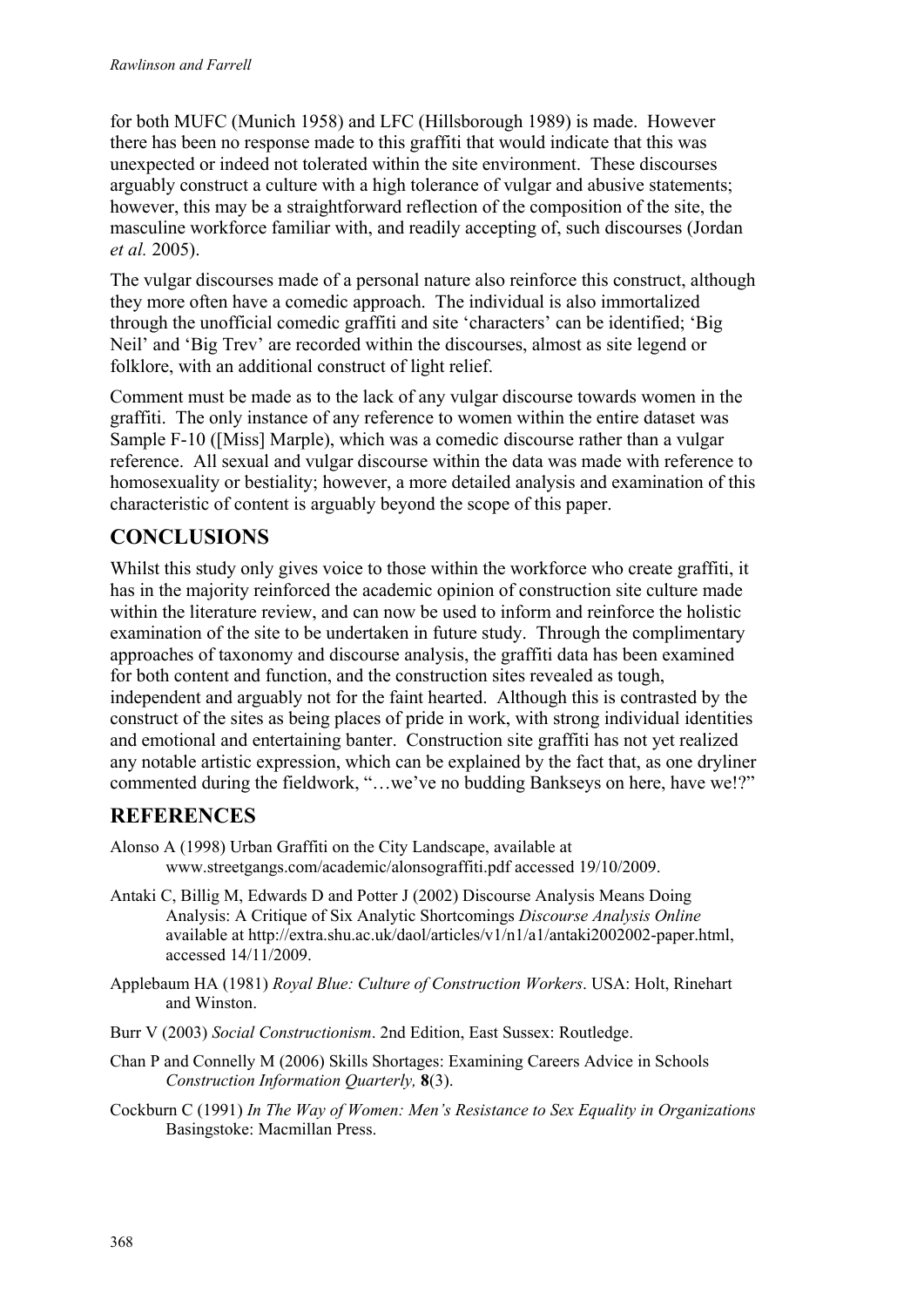- CWIT (2006) Myths about women in the trades *Chicago Women in Trades Website* available at: www.chicagowomenintrades.org/artman/publish/article\_160.shtml, accessed 10/04/2008.
- Dainty A (2008) Methodological pluralism in construction management research in Knight A and Ruddock L (Eds) *Advanced Research Methods in the Built Environment* Oxford: Blackwell Publishing Ltd.
- Danaher G, Schirato T and Webb J (2000) *Understanding Foucault* London: Sage Publications Ltd.
- Department for Business, Innovation and Skills (2007) *Construction Statistics Annual* available at: http://www.bis.gov.uk/files/file42061.pdf, accessed 14/04/2010.
- Dickinson M (2008) The Making of Space, Race and Place New York City's War on Graffiti 1970-the Present *Critique of Anthropology*, **28**(1), 27-45.
- Eisenberg S (1998) *We'll Call You if We Need You: Experiences of Women Working in Construction* New York: Cornell University Press.
- EOC (2006) *Facts About Women and Men in Great Britain 2006* Equal Opportunities Commission, available at: www.eoc.org.uk/pdf/facts\_about\_GB\_2006.pdf, accessed 10/04/2008.
- Eyre LA (1984) Political Violence and Urban Geography in Kingston, Jamaica *Geographical Review* **74**, 24-37.
- Fairclough N and Wodak R (1997) Critical Discourse Analysis in van Dijk TA (Ed) *Discourse as Social Interaction* London: Sage Publications Limited.
- Goddard C and Wierzbicka A (1997) Discourse and Culture in van Dijk TA (Ed) *Discourse as Social Interaction* London: Sage Publications Ltd.
- Gunnarsson BL (1997) Applied Discourse Analysis in van Dijk TA (Ed) *Discourse as Social Interaction* London: Sage Publications Ltd.
- Gurjao S (2006) *Inclusivity: the Changing Role of Women in the Construction Workforce* CIOB, available at: www.ciob.org.uk/resources/research accessed 17/03/2007.
- Gutting G (1993) *Michel Foucault's Archaeology of Scientific Reason* Cambridge: Cambridge University Press.
- Hofstede G and Hofstede GJ (2005) *Culture and Organizations: Software of the Mind* 2nd Edition New York: McGraw-Hill.
- Home Office (2009) Anti-Social Behaviour available at www.homeoffice.gov.uk/anti-socialbehaviour/penalties/penalty-notices/ accessed 19/10/2009.
- HSE (2003) Research Report 156 *Causal Factors in Construction Accidents* Norwich: HMSO.
- Jones N (2005) Construction: no place for women! *Building Magazine* 10 June.
- Jordan G, Surridge M, Mahoney D, Thomas S and Jones B (2005) *Mucky, Macho World?* University of Wolverhampton, available at: http://asp2.wlv.ac.uk/webteam/international/cidt/cidt\_WIC.pdf accessed 17/03/2007.
- Klingman A and Shalev R (2001) Graffiti: Voices of Israeli Youth Following the Assassination of the Prime Minister *Youth and Society,* **32**(4), 403-420.
- Klofas J and Cutshall C (1985) Unobtrusive Research Methods in Criminal Justice: Using Graffiti in the Reconstruction of Institutional Cultures *Journal of Research in Crime and Delinquency*, **22**(4), 355-373.